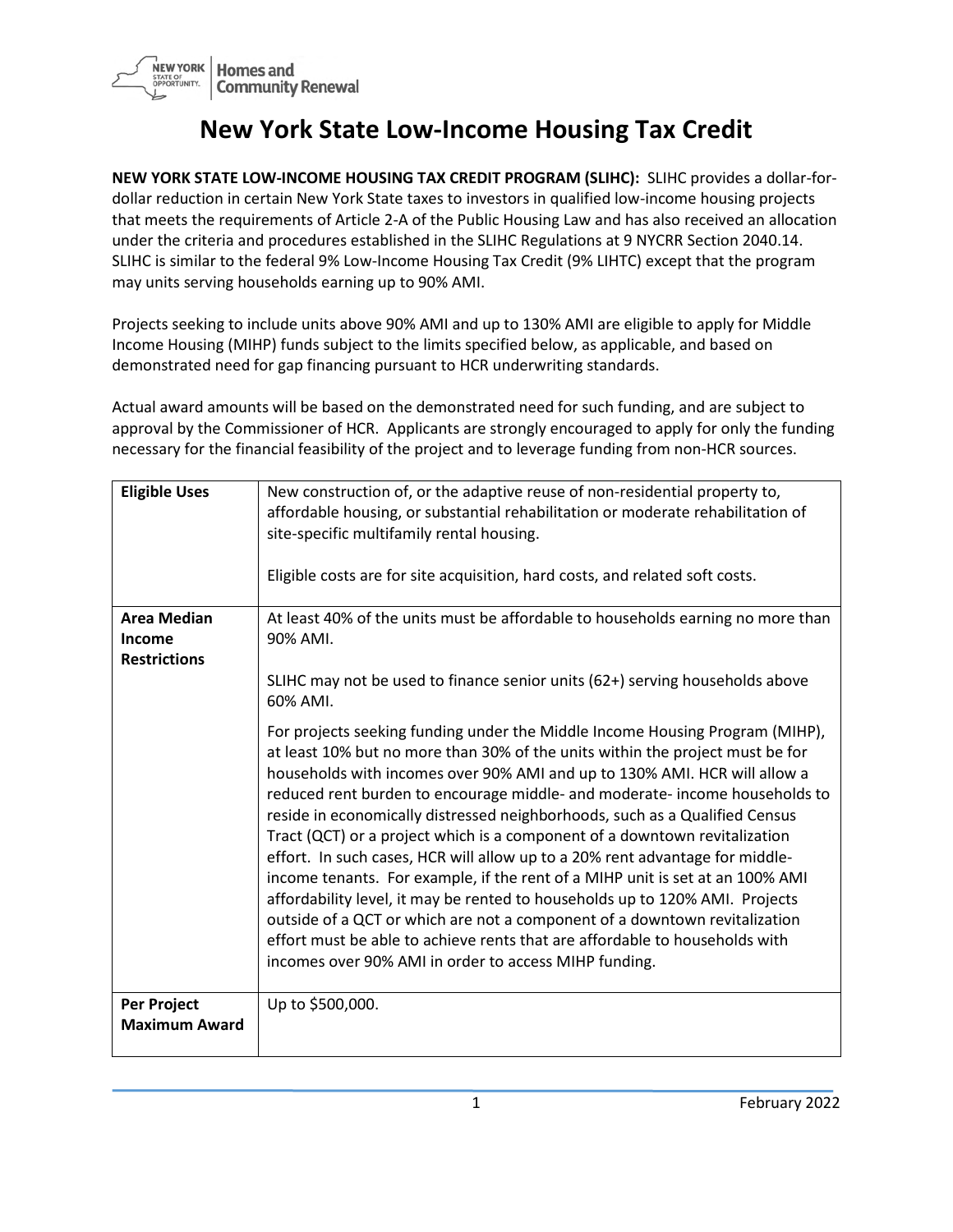|                                                              | For MIHP financed units, up to \$140,000 in MIHP per unit in New York City,<br>Westchester, Nassau & Suffolk counties, and up to \$95,000 in MIHP per unit in<br>all other counties.                                                                                                                                                                                                                                                                                                                                                                                                                                                                                                                                                                                                                                                                                                                                                                                                                                                                                           |
|--------------------------------------------------------------|--------------------------------------------------------------------------------------------------------------------------------------------------------------------------------------------------------------------------------------------------------------------------------------------------------------------------------------------------------------------------------------------------------------------------------------------------------------------------------------------------------------------------------------------------------------------------------------------------------------------------------------------------------------------------------------------------------------------------------------------------------------------------------------------------------------------------------------------------------------------------------------------------------------------------------------------------------------------------------------------------------------------------------------------------------------------------------|
| <b>Priorities</b>                                            | Projects that would qualify for the maximum number of points under the SLIHC<br>scoring criteria for Mixed Income use.                                                                                                                                                                                                                                                                                                                                                                                                                                                                                                                                                                                                                                                                                                                                                                                                                                                                                                                                                         |
| Eligible<br><b>Applicants</b>                                | Not-for-profit developers, for-profit developers, individuals, corporations,<br>limited partnerships, and limited liability corporations.                                                                                                                                                                                                                                                                                                                                                                                                                                                                                                                                                                                                                                                                                                                                                                                                                                                                                                                                      |
| <b>Regulatory</b><br><b>Agreement</b><br><b>Requirements</b> | Minimum of 30 years or coterminous with LIHTC regulatory term, as extended.                                                                                                                                                                                                                                                                                                                                                                                                                                                                                                                                                                                                                                                                                                                                                                                                                                                                                                                                                                                                    |
| <b>Scoring Criteria</b>                                      | Community Impact/Revitalization (10), Financial Leveraging (11), Sponsor<br>Characteristics (9), Green Building (5), Fully Accessible and Adapted, Move-In<br>Ready Units (5), Individuals with Children (7), Project Readiness (10), Persons<br>with Special Needs (5), Participation of Non-Profit Organizations (4), Income<br>Mixture (12), Historic Nature of Project (2), Cost Effectiveness (5), Housing<br>Opportunity Projects (5), Investment in underserved areas (5) and Minority and<br>Women Owned Business Enterprise Participation (5)                                                                                                                                                                                                                                                                                                                                                                                                                                                                                                                         |
| <b>Additional</b><br><b>Eligibility Criteria</b>             | For projects utilizing multiple sources of tax credit financing, tax credit investor<br>letters must identify the specific and independent value of each tax credit<br>resource including the separated value of SLIHC financing from LIHTC, as<br>applicable.                                                                                                                                                                                                                                                                                                                                                                                                                                                                                                                                                                                                                                                                                                                                                                                                                 |
| <b>Application and</b><br><b>Allocation Fee</b>              | Application fee of \$3,000, \$1,000 if binding agreement is requested and one-<br>time allocation fee equal to 8% of annual SLIHC allocation amount, payable prior<br>to carryover issuance.<br>Not-for-profit applicants or their wholly-owned subsidiaries that have not<br>received an award of HCR capital funding since 2018 and that serve as the sole<br>general partner or co-general partner with another non-profit, may request a<br>deferral of payment until the credit allocation. Such deferral requests must<br>document the applicant's inability to remit the application fee at the time of the<br>application, financial hardship, and that it has not received an award from HCR<br>since 2018, at the time of application. Deferral requests must be submitted no<br>later than one month in advance of any applicable application due date.<br>Written application deferral approvals granted by HCR must be appended to<br>application Attachment H-1. Send deferral requests to: Mr. Arnon Adler, LIHTC<br>Program Manager at arnon.adler@hcr.ny.gov. |
| <b>Monitoring and</b><br><b>Servicing Fees</b>               | Monitoring fee of .5% of the 90% SLIHC maximum rent per SLIHC regulated unit<br>per month.                                                                                                                                                                                                                                                                                                                                                                                                                                                                                                                                                                                                                                                                                                                                                                                                                                                                                                                                                                                     |